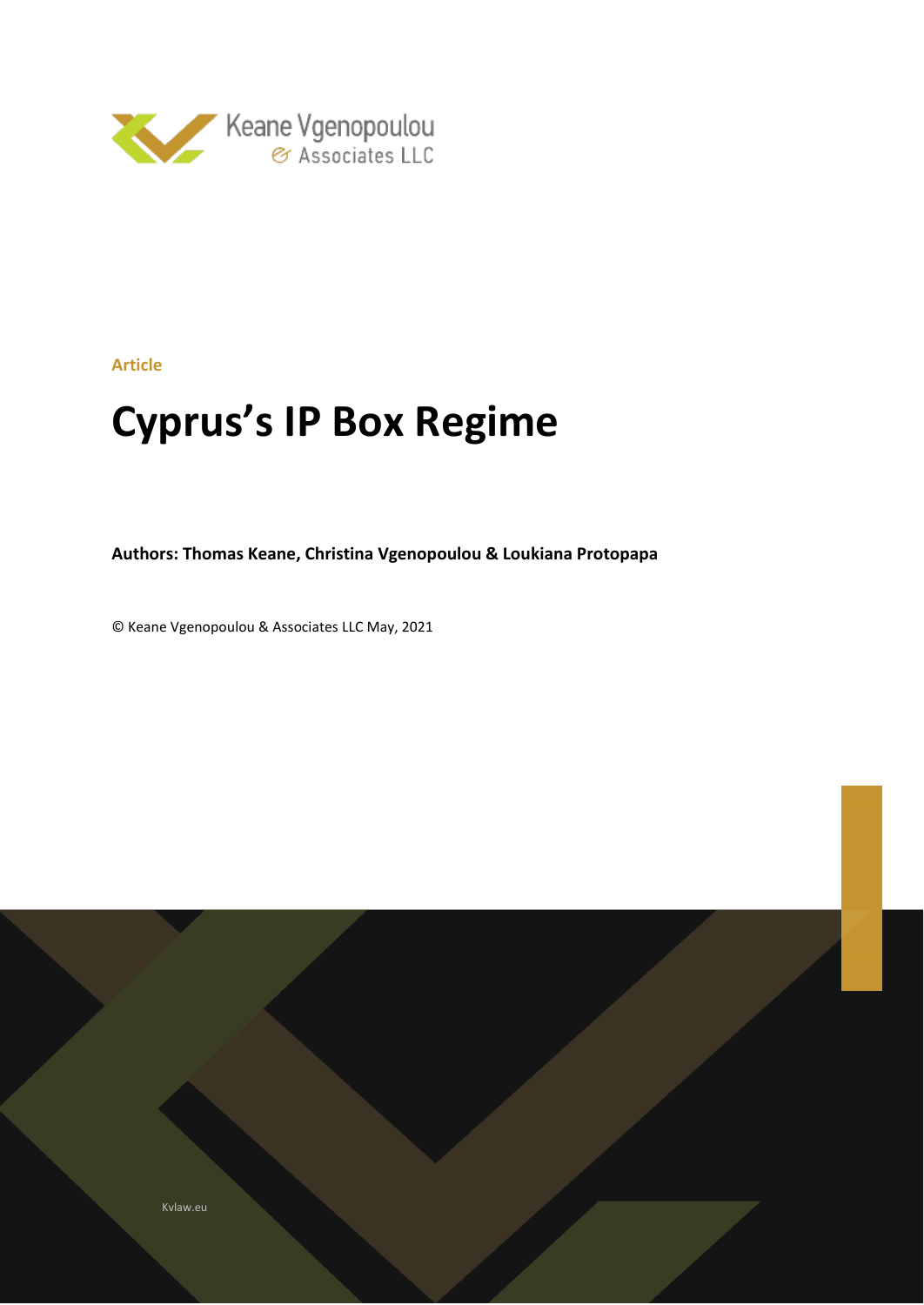

#### **Introduction**

Intellectual Property (hereinafter referred to as "IP") is a term that includes a wide range of intangible creations of the human mind. Such creations can vary and cover, inter alia, software programs, algorithms and formulas, inventions, trade secrets and know-how, manufacturing or marketing practices, artistic or literary works, designs, images or names.

Over the years, countries have developed corporate tax schemes or regimes incentivizing countries to invest in research and development surrounding IP. In 2012, Cyprus developed its own IP Box Regime which intended to create tax advantages and overall beneficial financial incentives, while offering maximum protection to companies.

IP is undoubtedly a vital asset for any organisation and selecting the location with the most beneficial IP tax regime is a decision not to be lightly taken by businesses. The advantageous tax regime, strategic location, and compatibility of the country's IP framework with the international benchmark, are some of the reasons that make Cyprus a renowned location for the establishment, development and centralization of IP.

#### **Robust Legal Framework**

Cyprus is continuously working towards maintaining and ensuring compliance of its national IP tax regime with international standards, including compliance with the high-level IP framework set by the EU and WIPO<sup>1</sup>. In 2016, the Parliament of Cyprus approved the proposed amendments<sup>2</sup> to the Income Tax Law<sup>3</sup> aligning the country's intellectual property legislation with Action 5 of the Base Erosion and Profit Shifting (the "BEPS") project of the OECD<sup>4</sup>. Moreover, further amendments have taken place in August, 2020<sup>5</sup>, boosting the attractiveness of the regime by abolishing any tax on the gain realized on the disposal of the intangible assets (even on the capital allowances claimed as tax deduction) and by providing flexibility to taxpayers on the claim of capital allowances over the useful life of the intangible asset.

Similarly, being an EU Member means that Cyprus is afforded a network of protection and support not only by fellow EU Member States but by the signatories of all major IP treaties and protocols within the EU and globally. Notably, Cyprus is a signatory of the following:

- $\checkmark$  World Intellectual Property Organisation (WIPO) WIPO Performance and Phonograms Treaty
- $\checkmark$  Madrid Agreement Concerning the International Registration of Marks (the Madrid Agreement) and Protocol to the Madrid Agreement
- ✓ Patent Cooperation Treaty
- $\checkmark$  Berne Convention for the Protection of Literary and Artistic Works
- ✓ Paris Convention for the Protection of Industrial Property
- ✓ Convention for the Protection of Producers of Phonograms Against Unauthorised Duplication of Their Phonograms

<sup>1</sup> World Intellectual Property Organization

 $2$  Law 110(I)/2016 amending the Income Tax Law of 2002

<sup>3</sup> Income Tax Law, L.118(I)/2002

<sup>4</sup> Organisation for Economic Co-Operation and Development

<sup>5</sup> Law 95(I)/2020 amending the Income Tax Law of 2002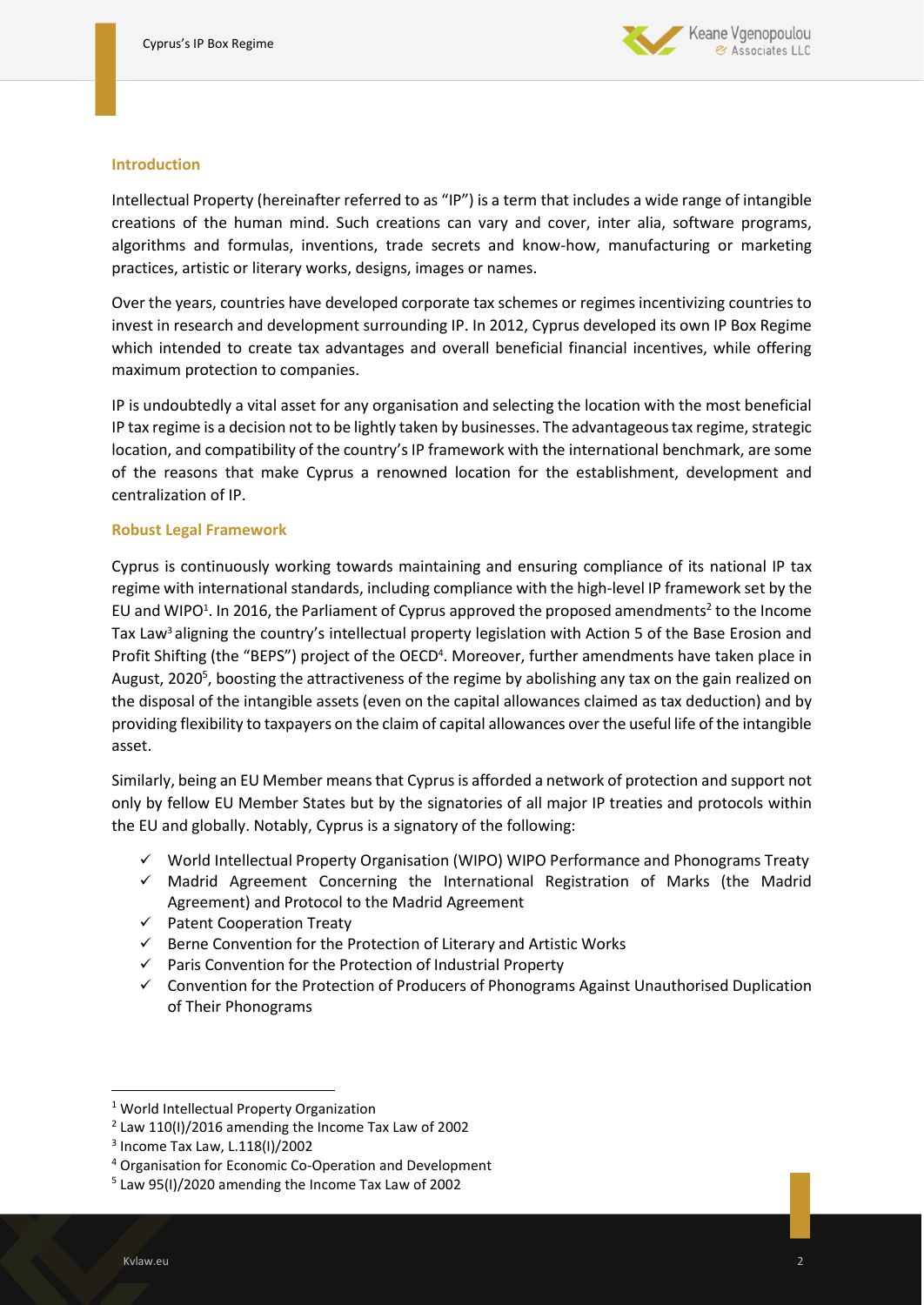

 $\checkmark$  Rome Convention for the Protection of Performers, Producers of Phonograms and Broadcasting Organisations

### **Main Advantages of the Cyprus IP tax regime**

The main aspect of the regime is that 80% of the profits qualifying for the regime are exempt from tax. This means that only the 20% of IP income is taxed at a corporate tax rate of 12.5%. Therefore, Cyprus-resident companies can essentially benefit from an effective tax rate of as low as 2.5%.

Other benefits include:

- $\geq$  80% deduction of profits on disposal of IP rights
- $\triangleright$  a 5-year amortization period which means that capital expenditure related to IP acquisition of development may be deducted in the first tax year in which the expense was incurred as well as in the subsequent 4 years. This in practice can lower the effective tax rate to less than 2%
- $\triangleright$  0% tax on capital nature transactions if the disposal of intangible assets is a capital nature transaction, then the resulting capital gain will not be taxable.

#### **Important Definitions:**

#### **Qualifying Assets**

The IP regime adopts the 'nexus approach', whereby for an intangible asset to qualify for the benefits of the regime, there needs to be a direct link between the qualifying income and the own qualifying expenses contributing to that income. Thus, in order for a significant proportion of IP income to qualify for benefits, a significant proportion of the actual research and development (R&D) activities must have been undertaken by the qualifying taxpayer itself.

Under the Income Tax Law, a "qualifying intangible asset" is defined as an asset which was acquired, developed or exploited by a person within the course of carrying out his business (with the exception of intellectual property related to marketing), which is the result of R&D activities, and which includes intangible assets for which only economic ownership exists.

The IP tax regime comprises a variety of intangible assets including:

- Patents;
- Computer software, and
- Other IP assets which are non-obvious, useful and novel.

Business names (including brands), trademarks, image rights and other intellectual property rights used to market products and services are not considered as qualifying intangible assets.

#### **Qualifying Profit**

Qualifying profits (QP) means the proportion of the overall income (OI) corresponding to the fraction of the qualifying expenditure (QE) plus the uplift expenditure (UE) over the overall expenditure (OE) incurred for the qualifying intangible asset. The amount of qualifying profit can be derived by applying the below formula:

#### **QP = OI X QE + UE**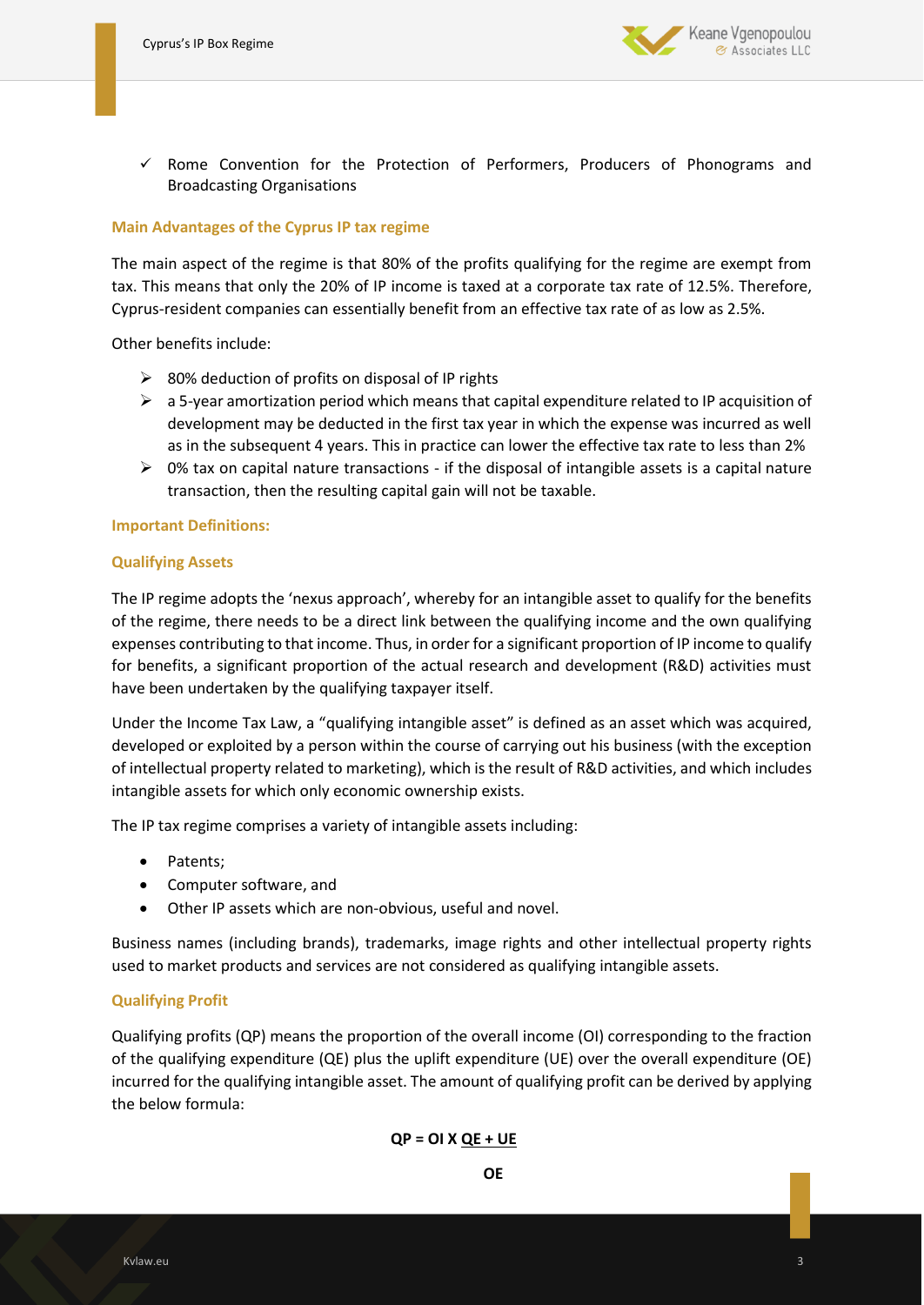

#### **Overall Income**

Overall income arising from the qualifying intangible asset means the gross income accrued within the tax year, less the direct costs for generating such income.

The overall income includes, but is not limited to the following:

- Royalties or other amounts in connection with the use of qualifying intangible asset.
- Any amount for a license for the operation of qualifying intangible asset.
- Any amount received from insurance or as compensation in relation to the qualifying intangible asset.
- Capital gains and other income from the sale of qualifying intangible asset.
- Embedded income of qualifying intangible asset arising from the sale of products or by using procedures that are directly related to this item.

## **Qualifying Expenditure**

Qualifying expenditure can include salary/wages, direct costs, general expenditure linked to R&D activities, and R&D expenditure from independent sources. It does not, however, include any expenses of IP acquisition, paid or payable interest, any costs payable to related persons handling R&D, and costs that cannot prove a direct link with specific qualifying assets.

## **Uplift Expenditure**

The uplift expenditure (UE) is the lower of:

- 30% of the QE and
- The total acquisition cost of the QA and any R&D costs outsourced to related parties.

# **Overall Expenditure**

It is the sum of:

- The qualifying expenditure and
- The total acquisition costs of the QA and any R&D costs outsourced to related parties incurred in any tax year.

#### **Disposal of an IP asset**

Following the amendment of the Income Tax Law in 2020, IP asset disposals that are deemed a capital nature transaction, are tax exempt in Cyprus. However, if considered as a trading nature transaction, then the accounting gain/loss will be taxable. Furthermore, up to December 2019, the disposal of an IP asset would trigger the obligation to prepare a balancing statement. As of January 2020, however, the obligation to prepare a balancing statement has been abolished.

#### **Deductions for Non-Qualifying Intangible Assets**

Income arising from non-qualifying intangible assets, can still benefit from certain provisions of the Cyprus tax law thus reducing the overall effective tax rate of the company.